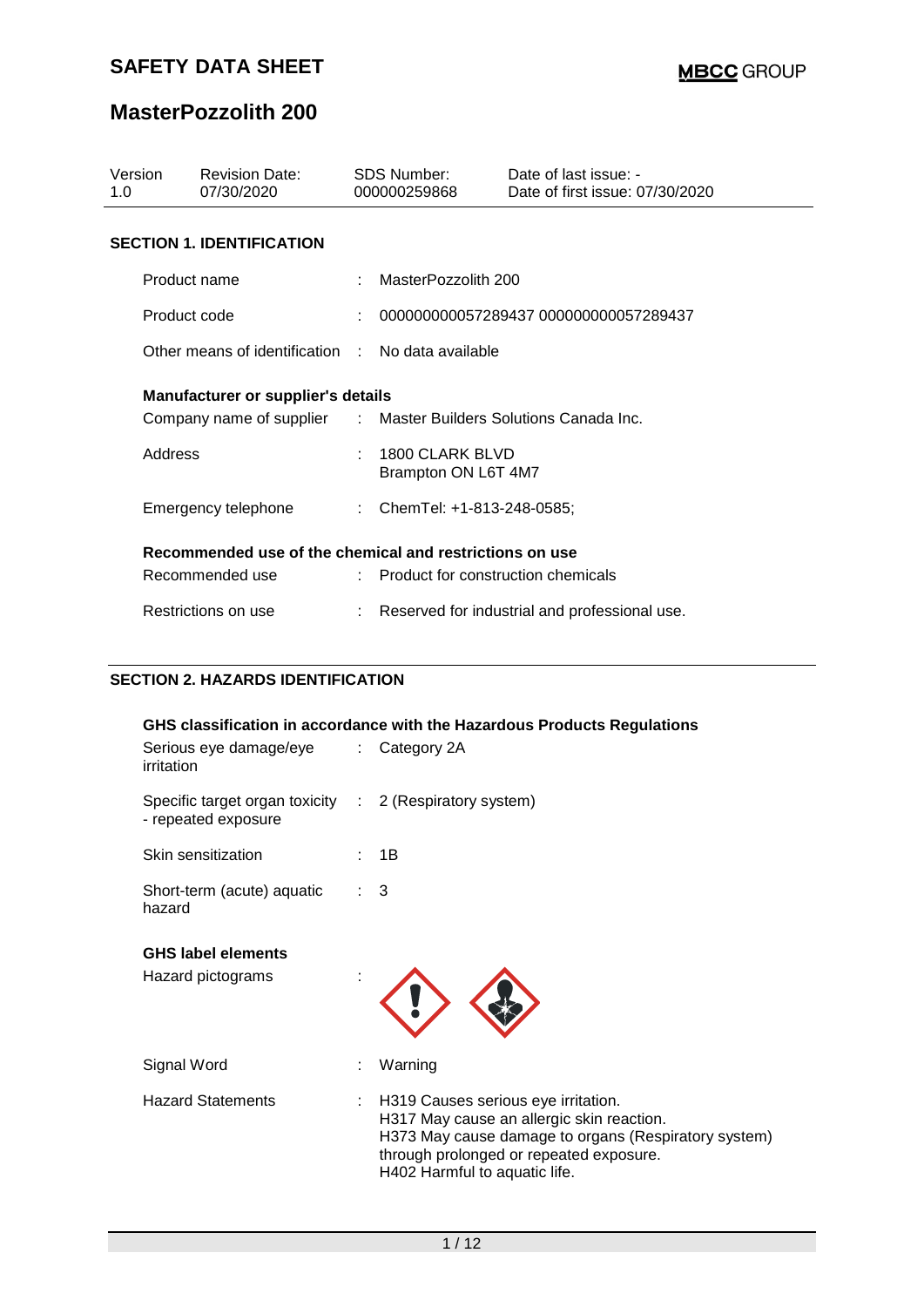## **MasterPozzolith 200**

| Version<br>1.0                  | <b>Revision Date:</b><br>07/30/2020 | <b>SDS Number:</b><br>000000259868                                                                                                             | Date of last issue: -<br>Date of first issue: 07/30/2020                                                                                                                                                                                                                                                                                                                                                                                           |
|---------------------------------|-------------------------------------|------------------------------------------------------------------------------------------------------------------------------------------------|----------------------------------------------------------------------------------------------------------------------------------------------------------------------------------------------------------------------------------------------------------------------------------------------------------------------------------------------------------------------------------------------------------------------------------------------------|
| <b>Precautionary Statements</b> |                                     | k,<br><b>Prevention:</b><br>face protection.<br>P260 Do not breathe dust or mist.<br>the workplace.<br>handling.                               | P280 Wear protective gloves/ protective clothing/ eye protection/<br>P273 Avoid release to the environment.<br>P272 Contaminated work clothing should not be allowed out of<br>P264 Wash face, hands and any exposed skin thoroughly after                                                                                                                                                                                                         |
|                                 |                                     | <b>Response:</b><br>to do. Continue rinsing.<br>and water.<br>CENTER or doctor/physician.<br>reuse.<br>or doctor/physician.<br>CENTER/ doctor. | P305 + P351 + P338 IF IN EYES: Rinse cautiously with water<br>for several minutes. Remove contact lenses, if present and easy<br>P303 + P352 IF ON SKIN (or hair): Wash with plenty of soap<br>P333 + P311 If skin irritation or rash occurs: Call a POISON<br>P362 + P364 Take off contaminated clothing and wash it before<br>P337 + P311 If eye irritation persists: Call a POISON CENTER<br>P308 + P311 IF exposed or concerned: Call a POISON |
|                                 |                                     | Disposal:<br>waste collection point.                                                                                                           | P501 Dispose of contents/container to appropriate hazardous                                                                                                                                                                                                                                                                                                                                                                                        |
|                                 | <b>Other hazards</b>                |                                                                                                                                                |                                                                                                                                                                                                                                                                                                                                                                                                                                                    |

No data available.

#### **SECTION 3. COMPOSITION/INFORMATION ON INGREDIENTS**

Chemical nature : No data available.

#### **Components**

| Chemical name                                 | CAS-No.        | Concentration (% w/w) |
|-----------------------------------------------|----------------|-----------------------|
| 2,2'-iminodiethanol                           | $111 - 42 - 2$ | $>= 0 - 3$            |
| 2-phenylphenol (ISO)biphenyl-2-ol; 2- 90-43-7 |                | $>= 0 - 1$            |
| hydroxybiphenyl                               |                |                       |
| 4-chloro-3-methyl phenol                      | 59-50-7        | $>= 0 - 0.3$          |
| sodium-2-biphenylate                          | 132-27-4       | $>= 0 - 0.3$          |
| sodium hydroxide                              | 1310-73-2      | $>= 0 - 0.3$          |
| 2,2',2"-nitrilotriethanol                     | 102-71-6       | $>= 0 - < 15$         |

#### **SECTION 4. FIRST AID MEASURES**

General advice : Move out of dangerous area.

Show this material safety data sheet to the doctor in attendance.

Do not leave the victim unattended.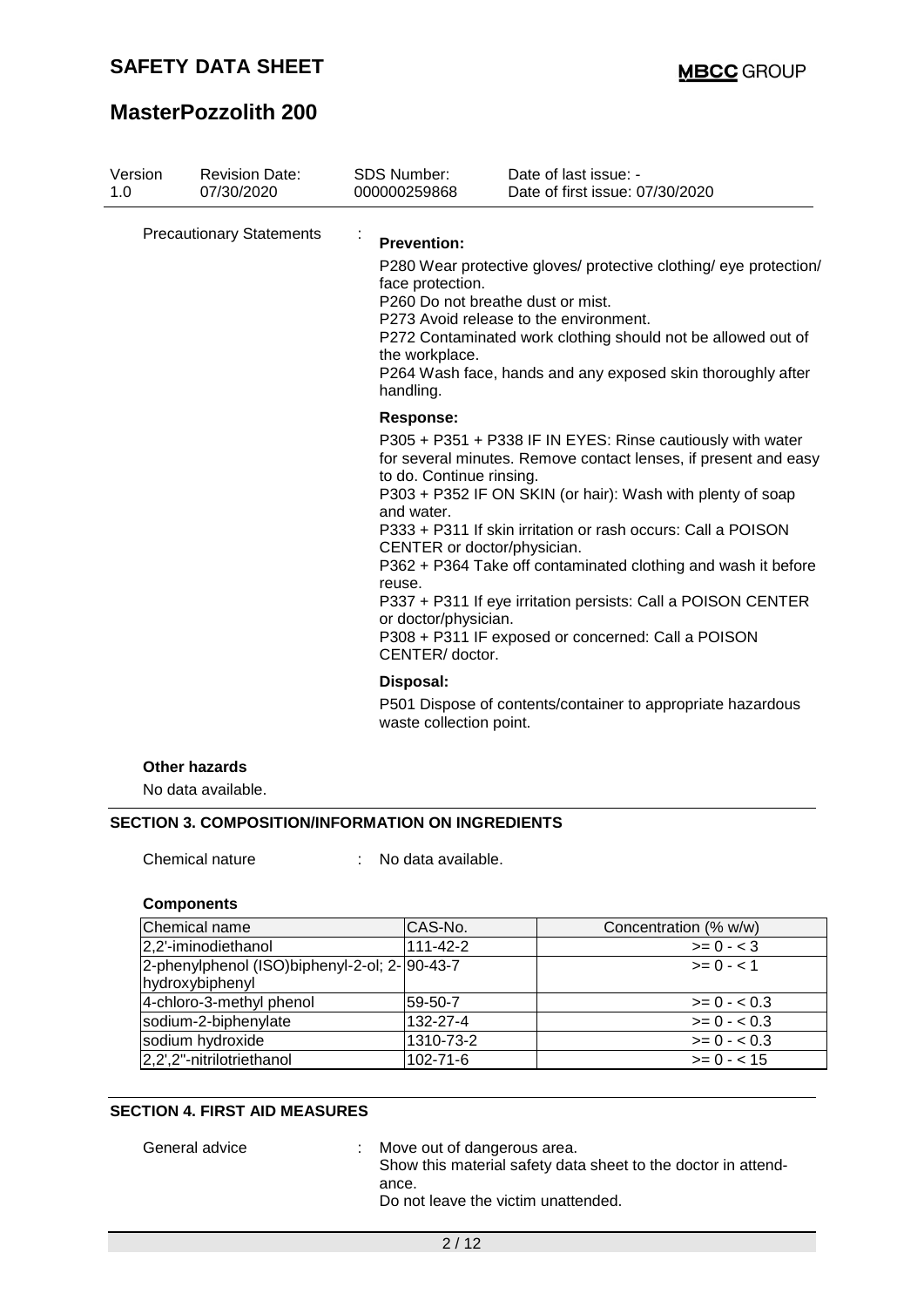# **MasterPozzolith 200**

| Version<br>1.0         |                         | <b>Revision Date:</b><br>07/30/2020                    |                                                                                                                                                                                             | <b>SDS Number:</b><br>000000259868                                                                                                                                                                                                                                                    | Date of last issue: -<br>Date of first issue: 07/30/2020                                              |  |  |  |
|------------------------|-------------------------|--------------------------------------------------------|---------------------------------------------------------------------------------------------------------------------------------------------------------------------------------------------|---------------------------------------------------------------------------------------------------------------------------------------------------------------------------------------------------------------------------------------------------------------------------------------|-------------------------------------------------------------------------------------------------------|--|--|--|
|                        | If inhaled              |                                                        |                                                                                                                                                                                             | advice.                                                                                                                                                                                                                                                                               | If unconscious, place in recovery position and seek medical<br>If symptoms persist, call a physician. |  |  |  |
|                        | In case of skin contact |                                                        |                                                                                                                                                                                             | If skin irritation persists, call a physician.<br>If on skin, rinse well with water.<br>If on clothes, remove clothes.                                                                                                                                                                |                                                                                                       |  |  |  |
| In case of eye contact |                         | ÷                                                      | Immediately flush eye(s) with plenty of water.<br>Remove contact lenses.<br>Protect unharmed eye.<br>Keep eye wide open while rinsing.<br>If eye irritation persists, consult a specialist. |                                                                                                                                                                                                                                                                                       |                                                                                                       |  |  |  |
|                        | If swallowed            |                                                        |                                                                                                                                                                                             | Clean mouth with water and drink afterwards plenty of water.<br>Keep respiratory tract clear.<br>Do not give milk or alcoholic beverages.<br>Never give anything by mouth to an unconscious person.<br>If symptoms persist, call a physician.<br>Take victim immediately to hospital. |                                                                                                       |  |  |  |
|                        | delayed                 | Most important symptoms<br>and effects, both acute and |                                                                                                                                                                                             | Causes serious eye irritation.                                                                                                                                                                                                                                                        | May cause an allergic skin reaction.                                                                  |  |  |  |
|                        |                         | Notes to physician                                     |                                                                                                                                                                                             | Treat symptomatically.                                                                                                                                                                                                                                                                |                                                                                                       |  |  |  |

#### **SECTION 5. FIRE-FIGHTING MEASURES**

| Suitable extinguishing media :                      |    | Water spray<br>Foam<br>Dry powder<br>Carbon dioxide (CO2)                                                                                                                                                                     |
|-----------------------------------------------------|----|-------------------------------------------------------------------------------------------------------------------------------------------------------------------------------------------------------------------------------|
| Unsuitable extinguishing<br>media                   |    | High volume water jet                                                                                                                                                                                                         |
| Specific hazards during fire<br>fighting            | ÷. | Do not allow run-off from fire fighting to enter drains or water<br>courses.                                                                                                                                                  |
| Further information                                 |    | Collect contaminated fire extinguishing water separately. This<br>must not be discharged into drains.<br>Fire residues and contaminated fire extinguishing water must<br>be disposed of in accordance with local regulations. |
| Special protective equipment :<br>for fire-fighters |    | Wear self-contained breathing apparatus for firefighting if nec-<br>essary.                                                                                                                                                   |

#### **SECTION 6. ACCIDENTAL RELEASE MEASURES**

|                          | Personal precautions, protec- : Use personal protective equipment. |
|--------------------------|--------------------------------------------------------------------|
| tive equipment and emer- |                                                                    |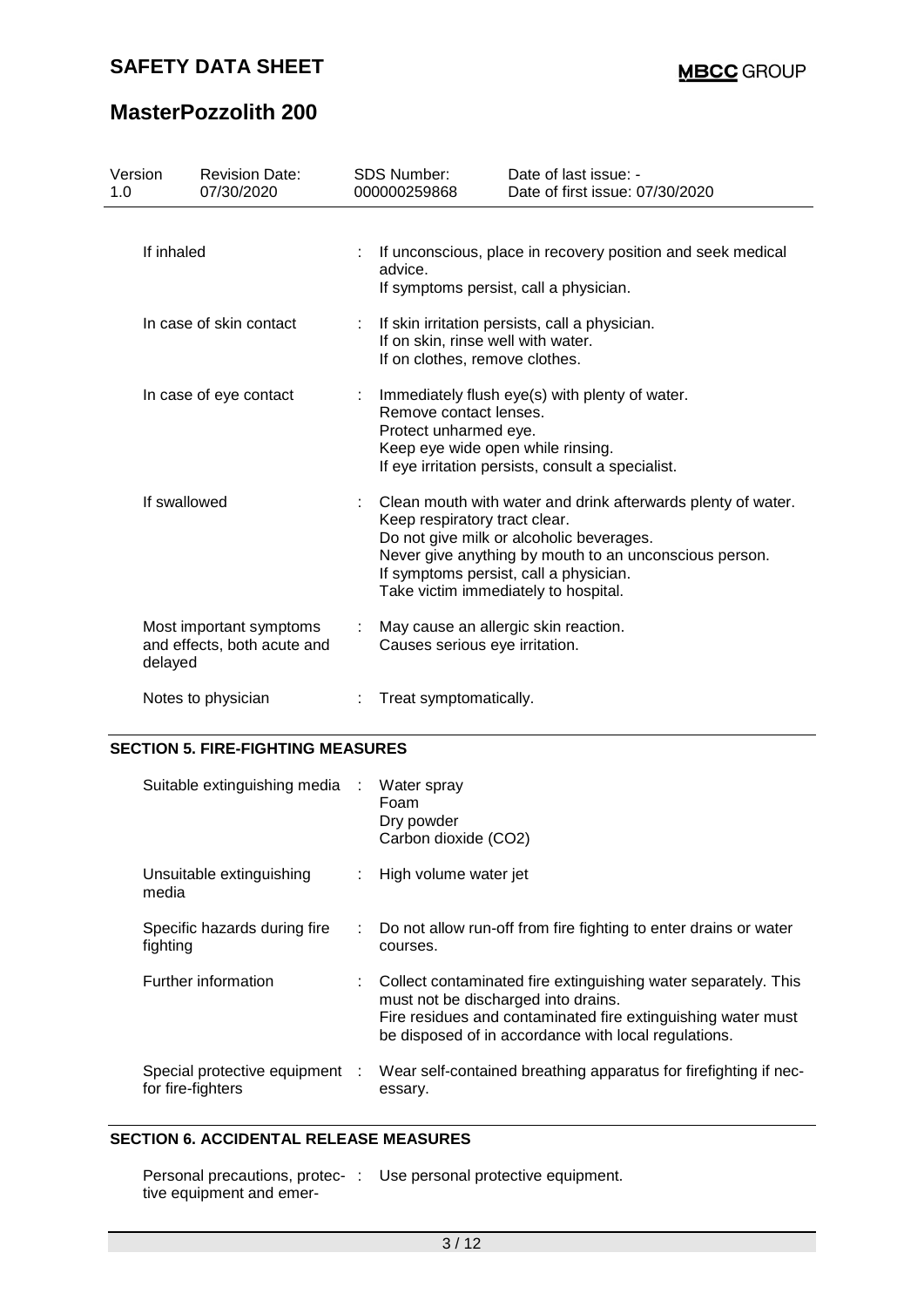# **MasterPozzolith 200**

| Version<br>1.0            | <b>Revision Date:</b><br>07/30/2020                      |  | SDS Number:<br>000000259868                                                                                                                                                                | Date of last issue: -<br>Date of first issue: 07/30/2020 |  |  |
|---------------------------|----------------------------------------------------------|--|--------------------------------------------------------------------------------------------------------------------------------------------------------------------------------------------|----------------------------------------------------------|--|--|
|                           | gency procedures                                         |  |                                                                                                                                                                                            |                                                          |  |  |
| Environmental precautions |                                                          |  | Prevent product from entering drains.<br>Prevent further leakage or spillage if safe to do so.<br>If the product contaminates rivers and lakes or drains inform<br>respective authorities. |                                                          |  |  |
|                           | Methods and materials for<br>containment and cleaning up |  | Soak up with inert absorbent material (e.g. sand, silica gel,<br>acid binder, universal binder, sawdust).<br>Keep in suitable, closed containers for disposal.                             |                                                          |  |  |
|                           | <b>SECTION 7. HANDLING AND STORAGE</b>                   |  |                                                                                                                                                                                            |                                                          |  |  |
|                           | Advice on protection against :<br>fire and explosion     |  |                                                                                                                                                                                            | Normal measures for preventive fire protection.          |  |  |
|                           | Advice on safe handling                                  |  | : Do not breathe vapors/dust.                                                                                                                                                              |                                                          |  |  |

| AUVICE UIT SAIE HAHUIHIY                       |   | DO HUI DIGALIG VAPUIS/UUSI.<br>Avoid exposure - obtain special instructions before use.<br>Avoid contact with skin and eyes.<br>For personal protection see section 8.<br>Smoking, eating and drinking should be prohibited in the ap-<br>plication area.<br>Dispose of rinse water in accordance with local and national<br>regulations.<br>Persons susceptible to skin sensitization problems or asthma,<br>allergies, chronic or recurrent respiratory disease should not<br>be employed in any process in which this mixture is being<br>used. |
|------------------------------------------------|---|----------------------------------------------------------------------------------------------------------------------------------------------------------------------------------------------------------------------------------------------------------------------------------------------------------------------------------------------------------------------------------------------------------------------------------------------------------------------------------------------------------------------------------------------------|
| Conditions for safe storage                    |   | Keep container tightly closed in a dry and well-ventilated<br>place.<br>Containers which are opened must be carefully resealed and<br>kept upright to prevent leakage.<br>Electrical installations / working materials must comply with<br>the technological safety standards.                                                                                                                                                                                                                                                                     |
| Further information on stor-<br>age conditions |   | Keep only in the original container in a cool, dry, well-<br>ventilated place away from ignition sources, heat or flame.<br>Protect from direct sunlight.                                                                                                                                                                                                                                                                                                                                                                                          |
| Materials to avoid                             |   | No applicable information available.                                                                                                                                                                                                                                                                                                                                                                                                                                                                                                               |
| Recommended storage tem-<br>perature           |   | 0 °C                                                                                                                                                                                                                                                                                                                                                                                                                                                                                                                                               |
| Further information on stor-<br>age stability  | ÷ | Minimum storage temperature:                                                                                                                                                                                                                                                                                                                                                                                                                                                                                                                       |

### **SECTION 8. EXPOSURE CONTROLS/PERSONAL PROTECTION**

### **Ingredients with workplace control parameters**

| Components | CAS-No. | Value type | Control parame-    | Basis |
|------------|---------|------------|--------------------|-------|
|            |         | (Form of   | ters / Permissible |       |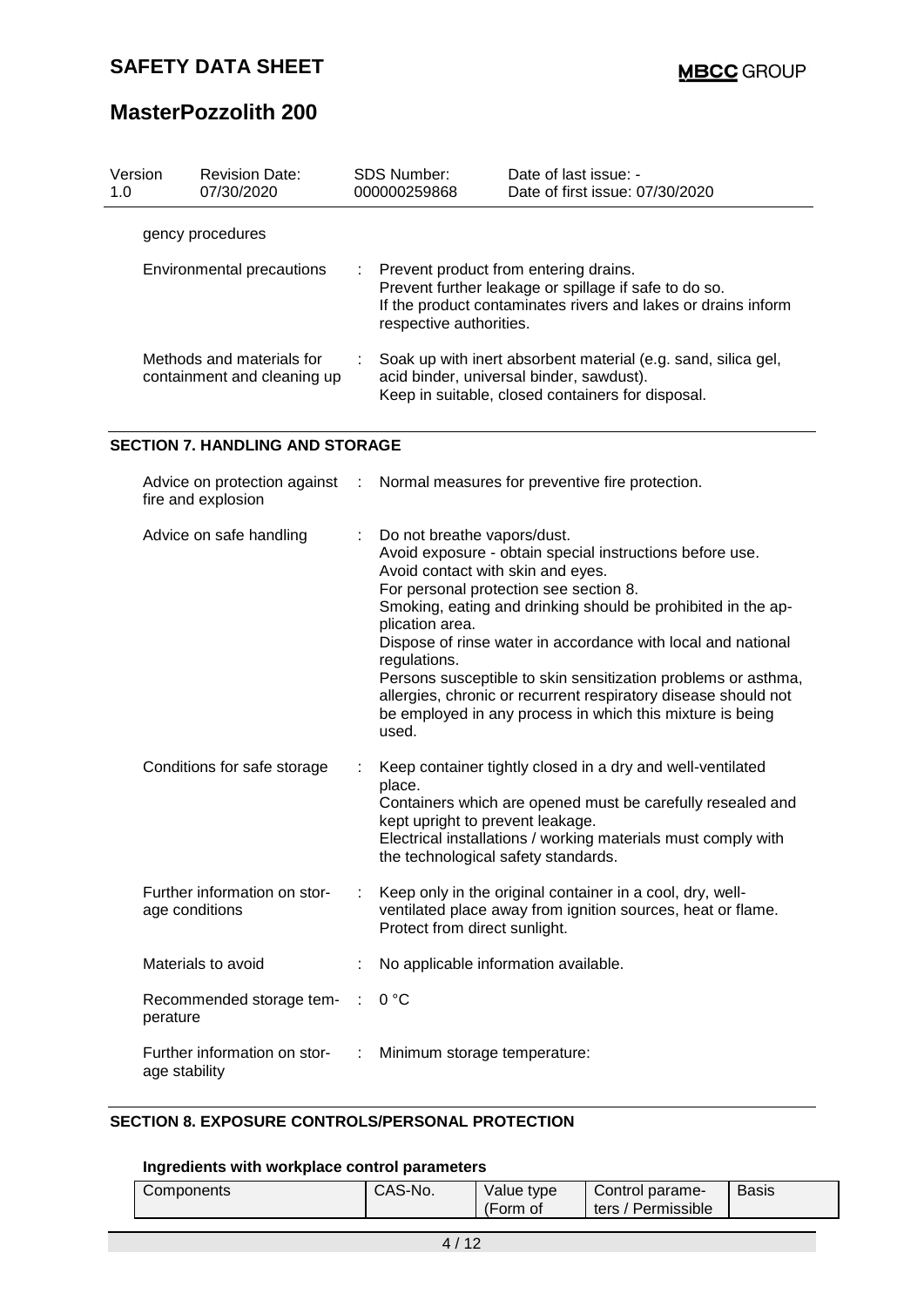# **MasterPozzolith 200**

| Version | <b>Revision Date:</b><br>07/30/2020 | SDS Number:<br>000000259868 | Date of last issue: -                | Date of first issue: 07/30/2020                            |                 |
|---------|-------------------------------------|-----------------------------|--------------------------------------|------------------------------------------------------------|-----------------|
|         |                                     |                             |                                      |                                                            |                 |
|         |                                     |                             | exposure)                            | concentration                                              |                 |
|         | 2,2',2"-nitrilotriethanol           | $102 - 71 - 6$              | <b>TWA</b> value                     | $5$ mg/m $3$                                               | <b>ACGIHTLV</b> |
|         |                                     |                             | <b>TWA</b>                           | $5$ mg/m $3$                                               | CA AB OEL       |
|         |                                     |                             | <b>TWA</b>                           | $5$ mg/m $3$                                               | CA BC OEL       |
|         |                                     |                             | <b>TWA</b>                           | $0.5$ ppm                                                  | CA ON OEL       |
|         |                                     |                             |                                      | 3.1 mg/m3                                                  |                 |
|         |                                     |                             | <b>TWAEV</b>                         | 5 mg/m3                                                    | CA QC OEL       |
|         |                                     |                             | <b>TWA</b>                           | 5 mg/m3                                                    | <b>ACGIH</b>    |
|         | 2,2'-iminodiethanol                 | $111 - 42 - 2$              | <b>TWA value</b>                     | 1 $mg/m3$                                                  | <b>ACGIHTLV</b> |
|         |                                     |                             | (Inhalable                           |                                                            |                 |
|         |                                     |                             | fraction and                         |                                                            |                 |
|         |                                     |                             | vapor)                               |                                                            |                 |
|         |                                     |                             | Skin Desig-                          |                                                            | <b>ACGIHTLV</b> |
|         |                                     |                             | nation (In-                          |                                                            |                 |
|         |                                     |                             | halable frac-                        |                                                            |                 |
|         |                                     |                             | tion and va-                         |                                                            |                 |
|         |                                     |                             | por)                                 |                                                            |                 |
|         |                                     |                             | <b>REL</b> value                     | 3 ppm                                                      | <b>NIOSH</b>    |
|         |                                     |                             |                                      | 15 mg/m3                                                   |                 |
|         |                                     |                             | <b>TWA value</b>                     | 3 ppm                                                      | 29 CFR          |
|         |                                     |                             |                                      | 15 mg/m3                                                   | 1910.1000       |
|         |                                     |                             |                                      |                                                            | (Table Z-1-A)   |
|         |                                     |                             | <b>TWA</b>                           | $2$ mg/m $3$                                               | CA AB OEL       |
|         |                                     |                             | <b>TWA</b>                           | $2$ mg/m $3$                                               | CA BC OEL       |
|         |                                     |                             | <b>TWAEV</b>                         | 3 ppm<br>13 mg/m3                                          | CA QC OEL       |
|         |                                     |                             | TWA (Inhal-                          | 1 $mg/m3$                                                  | <b>ACGIH</b>    |
|         |                                     |                             | able fraction                        |                                                            |                 |
|         |                                     |                             | and vapor)                           |                                                            |                 |
|         | sodium hydroxide                    | 1310-73-2                   | <b>CLV</b>                           | $2$ mg/m $3$                                               | <b>ACGIHTLV</b> |
|         |                                     |                             | Ceil Time                            | $2$ mg/m $3$                                               | <b>NIOSH</b>    |
|         |                                     |                             | PEL                                  | $2$ mg/m $3$                                               | 29 CFR          |
|         |                                     |                             |                                      |                                                            | 1910.1000       |
|         |                                     |                             |                                      |                                                            | (Table Z-1)     |
|         |                                     |                             | CLV                                  | $2 \overline{\mathrm{mg}}$ m3                              | 29 CFR          |
|         |                                     |                             |                                      |                                                            | 1910.1000       |
|         |                                     |                             |                                      |                                                            | $(Table Z-1-A)$ |
|         |                                     |                             | $\left( $                            | $2$ mg/m $3$                                               | CA AB OEL       |
|         |                                     |                             | $\overline{\text{c}}$                | $2$ mg/m $3$                                               | CA BC OEL       |
|         |                                     |                             | $\overline{\text{c}}$                | $2$ mg/m $3$                                               | CA QC OEL       |
|         |                                     |                             | $\overline{\text{c}}$                | $2$ mg/m $3$                                               | <b>ACGIH</b>    |
|         | <b>Engineering measures</b>         |                             | No applicable information available. |                                                            |                 |
|         | Personal protective equipment       |                             |                                      |                                                            |                 |
|         | Respiratory protection              | ÷                           |                                      | When workers are facing concentrations above the occupa-   |                 |
|         |                                     |                             |                                      | tional exposure limits they must use appropriate certified |                 |
|         |                                     | respirators.                |                                      |                                                            |                 |
|         |                                     |                             |                                      |                                                            |                 |
|         | Hand protection                     |                             |                                      |                                                            |                 |
|         |                                     |                             |                                      |                                                            |                 |

Remarks **the suitability for a specific workplace should be discussed** with the producers of the protective gloves.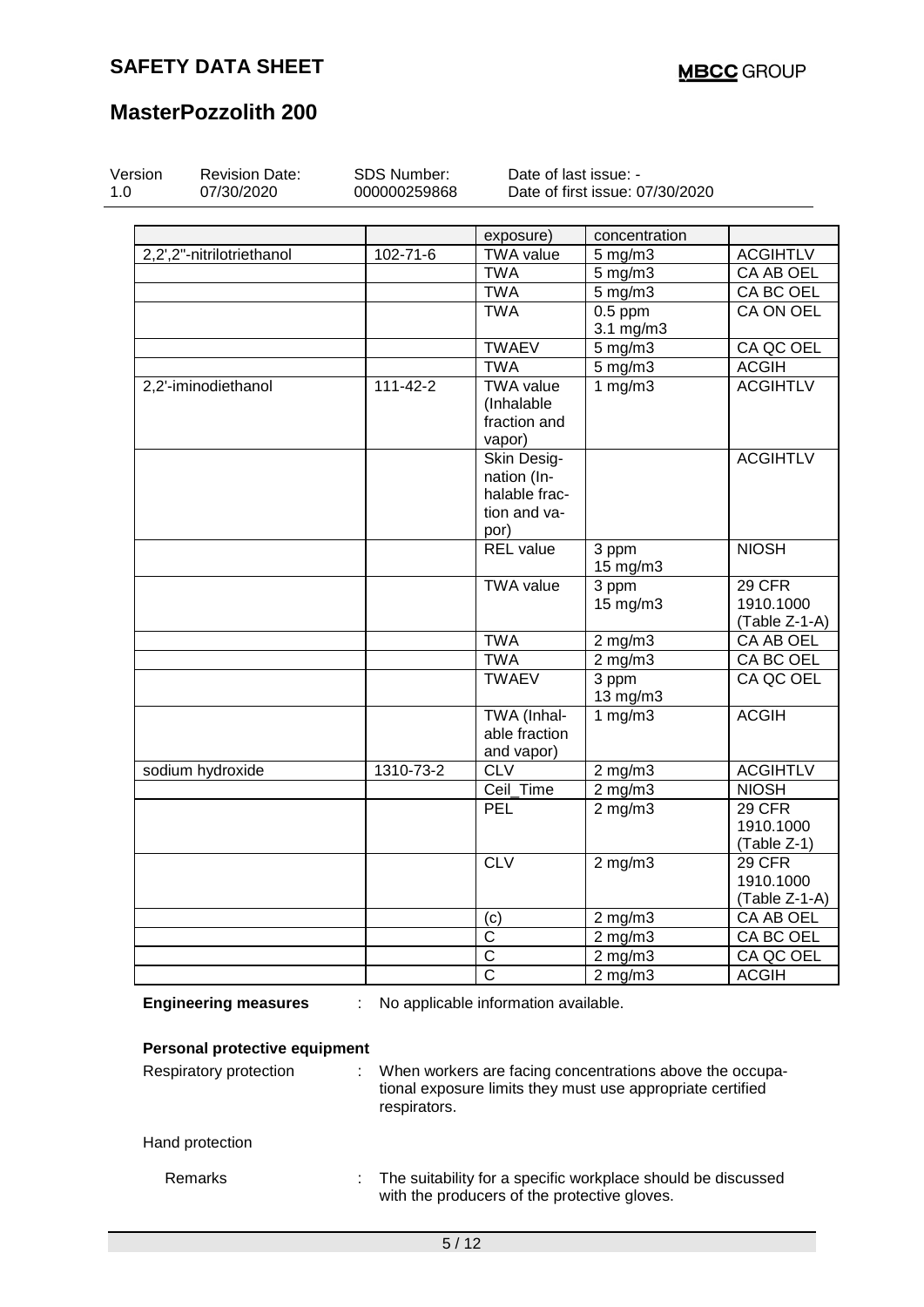# **MasterPozzolith 200**

| Version<br>1.0           | <b>Revision Date:</b><br>07/30/2020 | SDS Number:<br>000000259868                                                                                                                                                                                                                                                                    | Date of last issue: -<br>Date of first issue: 07/30/2020                                                            |  |  |
|--------------------------|-------------------------------------|------------------------------------------------------------------------------------------------------------------------------------------------------------------------------------------------------------------------------------------------------------------------------------------------|---------------------------------------------------------------------------------------------------------------------|--|--|
| Eye protection           |                                     | : Eye wash bottle with pure water<br>Tightly fitting safety goggles<br>Wear face-shield and protective suit for abnormal processing<br>problems.                                                                                                                                               |                                                                                                                     |  |  |
| Skin and body protection |                                     | Impervious clothing                                                                                                                                                                                                                                                                            | Choose body protection according to the amount and con-<br>centration of the dangerous substance at the work place. |  |  |
| Protective measures      |                                     | : Do not inhale gases/vapours/aerosols.<br>Avoid contact with the skin, eyes and clothing.<br>Avoid exposure - obtain special instructions before use.<br>Handle in accordance with good building materials hygiene<br>and safety practice.<br>Wearing of closed work clothing is recommended. |                                                                                                                     |  |  |
| Hygiene measures         |                                     | When using do not eat or drink.<br>When using do not smoke.                                                                                                                                                                                                                                    | Wash hands before breaks and at the end of workday.                                                                 |  |  |

#### **SECTION 9. PHYSICAL AND CHEMICAL PROPERTIES**

| Appearance                                            | t. | liquid                               |
|-------------------------------------------------------|----|--------------------------------------|
| Color                                                 | t. | dark brown                           |
| Odor                                                  | ÷  | musty                                |
| рH                                                    | t. | $6 - 11$                             |
| Melting point                                         | ÷  | No applicable information available. |
| Freezing point                                        |    | No applicable information available. |
| Boiling point                                         | ÷. | 102 °C                               |
| Flash point                                           | t. | does not flash                       |
| Evaporation rate                                      | t. | No applicable information available. |
| Flammability (solid, gas)                             | ÷  | not determined                       |
| Upper explosion limit / Upper :<br>flammability limit |    | No applicable information available. |
| Lower explosion limit / Lower :<br>flammability limit |    | No applicable information available. |
| Vapor pressure                                        |    | No data available                    |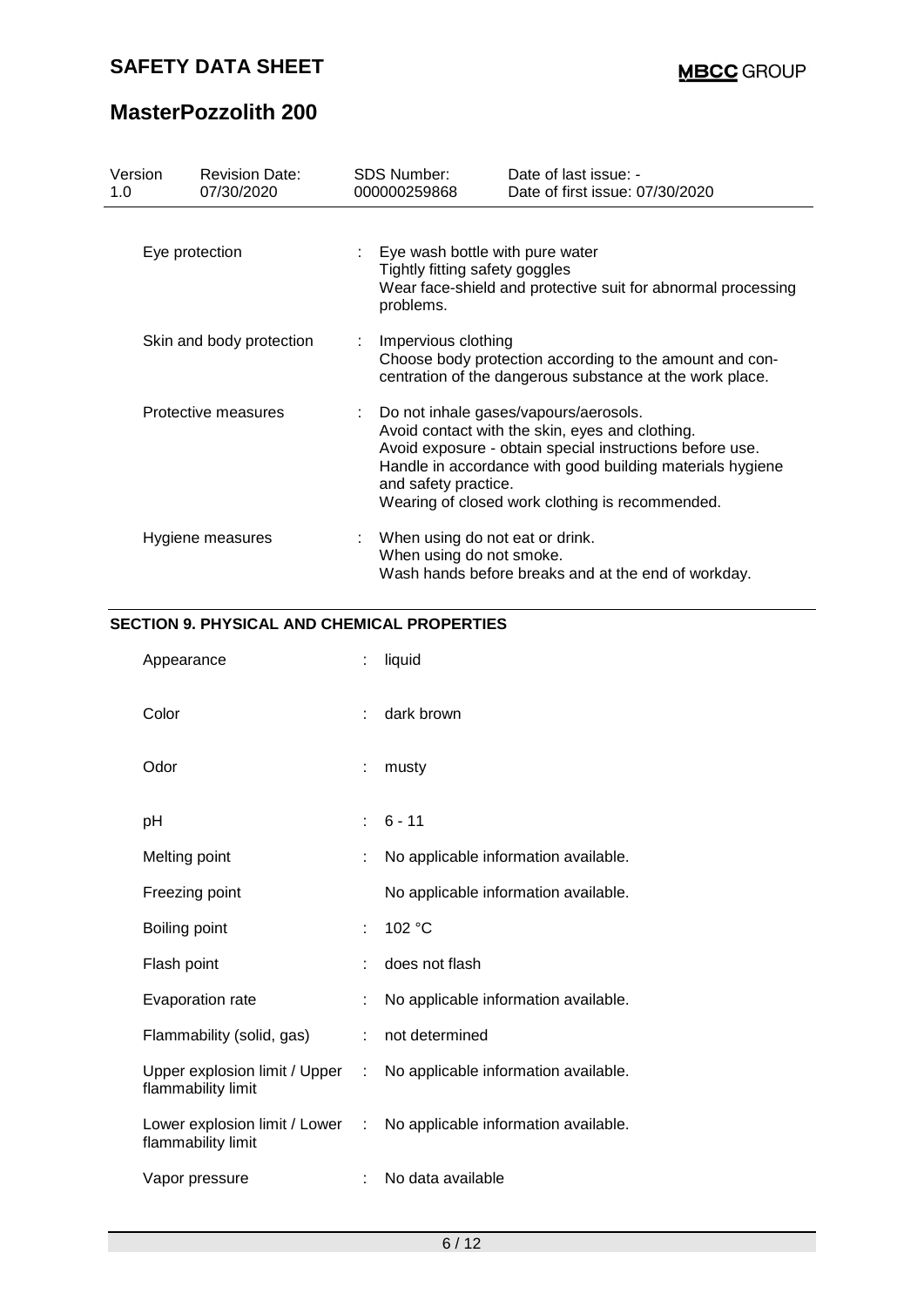# **MasterPozzolith 200**

| 1.0 | Version             | <b>Revision Date:</b><br>07/30/2020 |   | <b>SDS Number:</b><br>000000259868                                                | Date of last issue: -<br>Date of first issue: 07/30/2020 |  |
|-----|---------------------|-------------------------------------|---|-----------------------------------------------------------------------------------|----------------------------------------------------------|--|
|     |                     | Relative vapor density              | ÷ | Heavier than air.                                                                 |                                                          |  |
|     |                     | Relative density                    |   |                                                                                   | No applicable information available.                     |  |
|     | Density             |                                     |   | 1.13 g/cm3 (20 $°C$ )                                                             |                                                          |  |
|     | <b>Bulk density</b> |                                     |   | not applicable                                                                    |                                                          |  |
|     | Solubility(ies)     | Water solubility                    |   | soluble                                                                           |                                                          |  |
|     |                     | Solubility in other solvents        | ÷ |                                                                                   | No applicable information available.                     |  |
|     | octanol/water       | Partition coefficient: n-           |   | not applicable                                                                    |                                                          |  |
|     |                     | Autoignition temperature            | ÷ | not applicable                                                                    |                                                          |  |
|     |                     | Decomposition temperature           | ÷ | No decomposition if stored and handled as pre-<br>scribed/indicated.              |                                                          |  |
|     | Viscosity           |                                     |   |                                                                                   |                                                          |  |
|     |                     | Viscosity, dynamic                  |   |                                                                                   | No applicable information available.                     |  |
|     |                     | Viscosity, kinematic                |   |                                                                                   | No applicable information available.                     |  |
|     |                     | <b>Explosive properties</b>         |   | Not explosive<br>Not explosive                                                    |                                                          |  |
|     |                     | Oxidizing properties                |   | Based on its structural properties the product is not classified<br>as oxidizing. |                                                          |  |
|     |                     | Sublimation point                   |   |                                                                                   | No applicable information available.                     |  |
|     |                     | Molecular weight                    |   | No data available                                                                 |                                                          |  |
|     |                     |                                     |   |                                                                                   |                                                          |  |

### **SECTION 10. STABILITY AND REACTIVITY**

| Reactivity              |    | No decomposition if stored and applied as directed.                                  |
|-------------------------|----|--------------------------------------------------------------------------------------|
| Chemical stability      |    | No decomposition if stored and applied as directed.                                  |
| tions                   |    | Possibility of hazardous reac- : No decomposition if stored and applied as directed. |
| Conditions to avoid     |    | : See SDS section 7 - Handling and storage.                                          |
| Incompatible materials  |    | Strong acids<br>Strong bases<br>Strong oxidizing agents<br>Strong reducing agents    |
| Hazardous decomposition | ÷. | No hazardous decomposition products if stored and handled                            |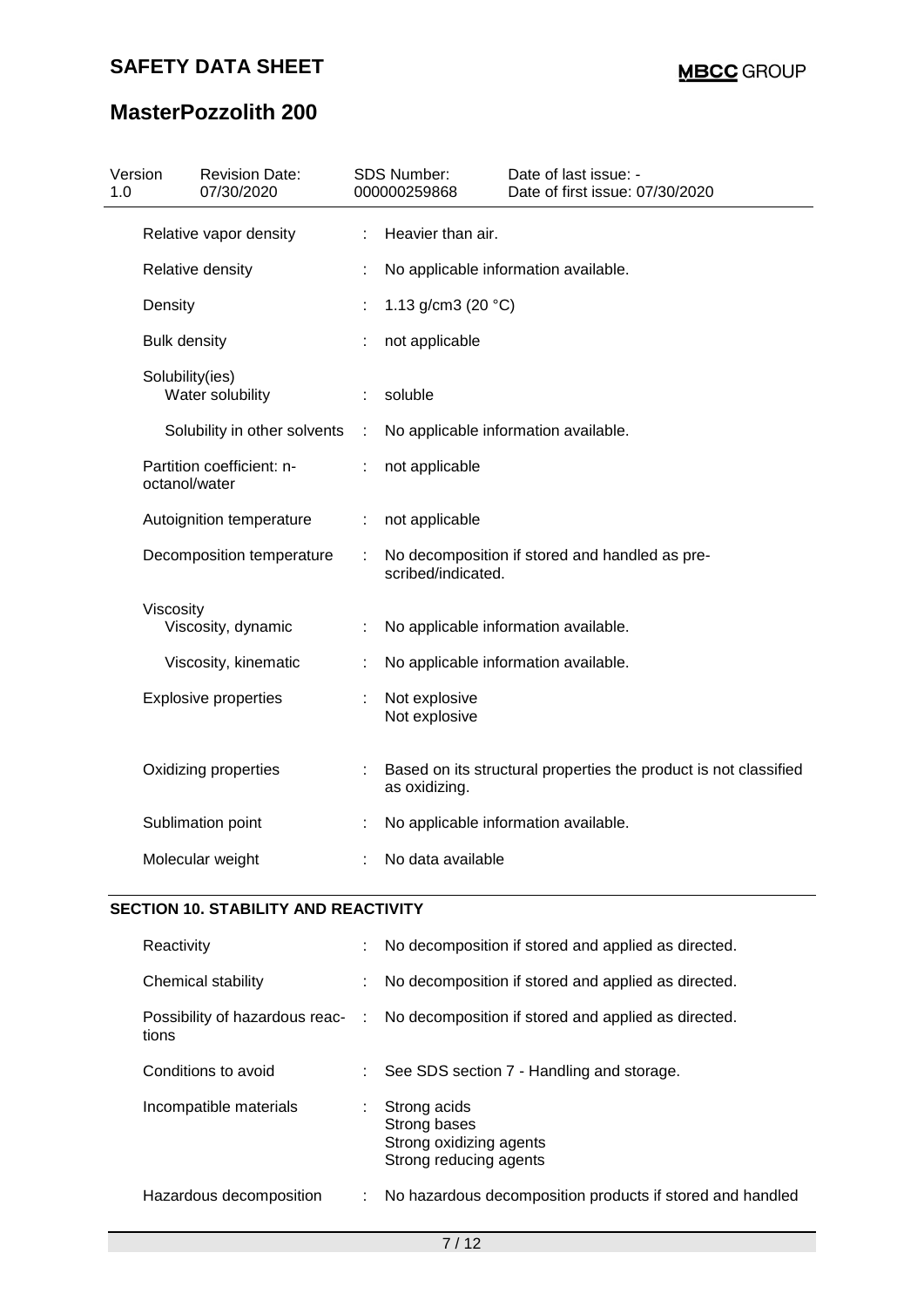# **MasterPozzolith 200**

| Version<br>1.0                       |                            | <b>Revision Date:</b><br>07/30/2020                                                |                       | SDS Number:<br>000000259868 | Date of last issue: -<br>Date of first issue: 07/30/2020 |  |
|--------------------------------------|----------------------------|------------------------------------------------------------------------------------|-----------------------|-----------------------------|----------------------------------------------------------|--|
| as prescribed/indicated.<br>products |                            |                                                                                    |                       |                             |                                                          |  |
|                                      |                            | <b>SECTION 11. TOXICOLOGICAL INFORMATION</b>                                       |                       |                             |                                                          |  |
|                                      |                            | <b>Acute toxicity</b><br>Not classified based on available information.            |                       |                             |                                                          |  |
|                                      | <b>Product:</b>            | Acute oral toxicity                                                                |                       |                             | Remarks: No applicable information available.            |  |
|                                      |                            | Acute inhalation toxicity                                                          | ÷.                    |                             | Remarks: No applicable information available.            |  |
|                                      |                            | Acute dermal toxicity                                                              | $\mathbb{Z}^{\times}$ |                             | Remarks: No applicable information available.            |  |
|                                      |                            | <b>Skin corrosion/irritation</b><br>Not classified based on available information. |                       |                             |                                                          |  |
|                                      | Product:<br>Remarks        |                                                                                    |                       |                             | May cause skin irritation and/or dermatitis.             |  |
|                                      |                            | Serious eye damage/eye irritation<br>Causes serious eye irritation.                |                       |                             |                                                          |  |
|                                      | <b>Product:</b><br>Remarks |                                                                                    |                       |                             | May cause irreversible eye damage.                       |  |
|                                      |                            | Respiratory or skin sensitization                                                  |                       |                             |                                                          |  |
|                                      |                            | <b>Skin sensitization</b><br>May cause an allergic skin reaction.                  |                       |                             |                                                          |  |
|                                      |                            | <b>Respiratory sensitization</b><br>Not classified based on available information. |                       |                             |                                                          |  |
|                                      | Product:<br>Remarks        |                                                                                    | ÷                     | Causes sensitization.       |                                                          |  |
|                                      |                            | <b>Germ cell mutagenicity</b><br>Not classified based on available information.    |                       |                             |                                                          |  |
|                                      |                            | Carcinogenicity<br>Not classified based on available information.                  |                       |                             |                                                          |  |
|                                      |                            | <b>Reproductive toxicity</b><br>Not classified based on available information.     |                       |                             |                                                          |  |
|                                      |                            | <b>STOT-single exposure</b><br>Not classified based on available information.      |                       |                             |                                                          |  |
|                                      |                            | <b>STOT-repeated exposure</b><br>Not classified based on available information.    |                       |                             |                                                          |  |
|                                      |                            |                                                                                    |                       |                             |                                                          |  |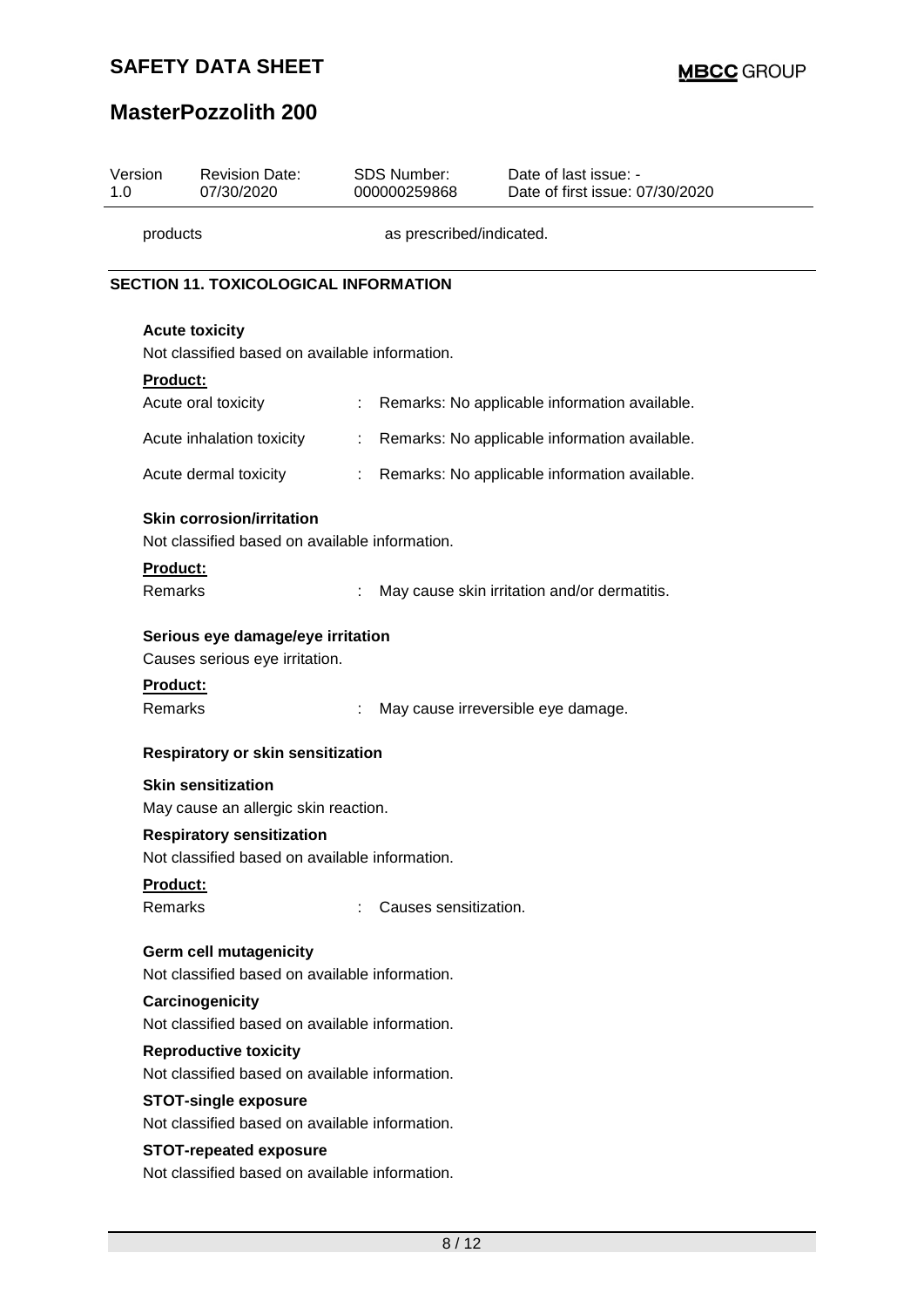# **MasterPozzolith 200**

| Version<br>1.0 | <b>Revision Date:</b><br>07/30/2020            |    | <b>SDS Number:</b><br>000000259868                     | Date of last issue: -<br>Date of first issue: 07/30/2020     |
|----------------|------------------------------------------------|----|--------------------------------------------------------|--------------------------------------------------------------|
|                | <b>Aspiration toxicity</b>                     |    |                                                        |                                                              |
|                | Not classified based on available information. |    |                                                        |                                                              |
|                | <b>Further information</b>                     |    |                                                        |                                                              |
| Product:       |                                                |    |                                                        |                                                              |
| Remarks        |                                                |    | No data available                                      |                                                              |
|                | <b>SECTION 12. ECOLOGICAL INFORMATION</b>      |    |                                                        |                                                              |
|                | <b>Ecotoxicity</b>                             |    |                                                        |                                                              |
|                | No data available                              |    |                                                        |                                                              |
|                | <b>Persistence and degradability</b>           |    |                                                        |                                                              |
|                | No data available                              |    |                                                        |                                                              |
|                | <b>Bioaccumulative potential</b>               |    |                                                        |                                                              |
|                | Components:                                    |    |                                                        |                                                              |
|                | 2,2'-iminodiethanol:                           |    |                                                        |                                                              |
|                | Partition coefficient: n-<br>octanol/water     |    | log Pow: -2.18 (25 °C)<br>pH: 7.1<br>method<br>GLP: no | Method: Partition coefficient (n-octanol/water), Shake-flask |
|                | 4-chloro-3-methyl phenol:                      |    |                                                        |                                                              |
|                | Partition coefficient: n-<br>octanol/water     | ÷. | log Pow: 2.7 (25 °C)<br>Method: other (calculated)     |                                                              |
|                | sodium-2-biphenylate:                          |    |                                                        |                                                              |
|                | Partition coefficient: n-<br>octanol/water     |    | log Pow: 0.59 (25 °C)<br>Method: other (calculated)    |                                                              |
|                | sodium hydroxide:                              |    |                                                        |                                                              |
|                | Partition coefficient: n-<br>octanol/water     |    |                                                        | Remarks: Study scientifically not justified.                 |
|                | 2,2',2"-nitrilotriethanol:                     |    |                                                        |                                                              |
|                | Partition coefficient: n-<br>octanol/water     |    | log Pow: -2.3 (25 °C)<br>pH: 7.1<br>method<br>GLP: no  | Method: Partition coefficient (n-octanol/water), Shake-flask |

No data available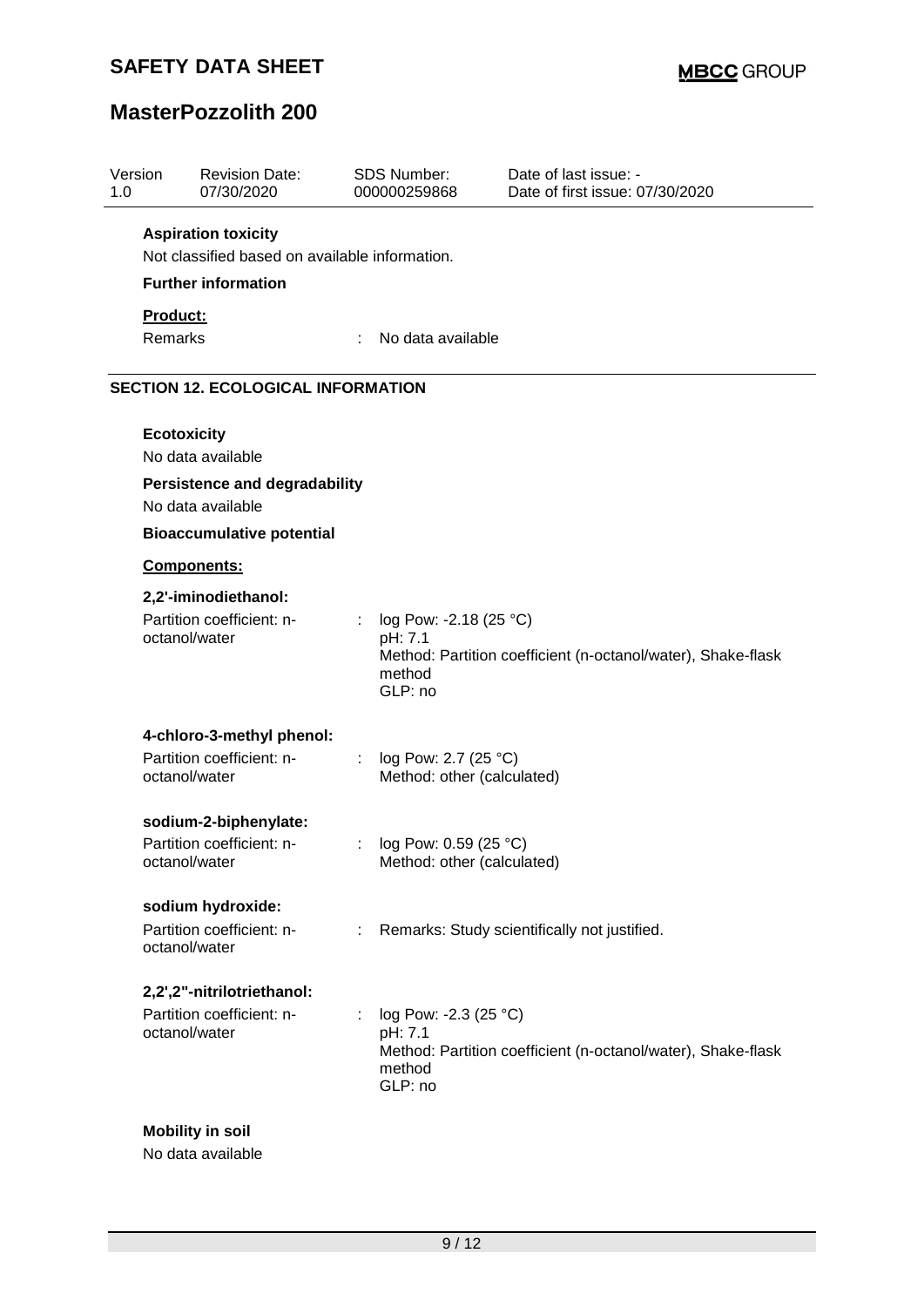### **MasterPozzolith 200**

| Version<br>1.0  | <b>Revision Date:</b><br>07/30/2020        | <b>SDS Number:</b><br>000000259868 |                                                                                                                                | Date of last issue: -<br>Date of first issue: 07/30/2020                                                                                                                                  |  |  |
|-----------------|--------------------------------------------|------------------------------------|--------------------------------------------------------------------------------------------------------------------------------|-------------------------------------------------------------------------------------------------------------------------------------------------------------------------------------------|--|--|
|                 | Other adverse effects                      |                                    |                                                                                                                                |                                                                                                                                                                                           |  |  |
| <b>Product:</b> |                                            |                                    |                                                                                                                                |                                                                                                                                                                                           |  |  |
| mation          | Additional ecological infor-               |                                    | An environmental hazard cannot be excluded in the event of<br>unprofessional handling or disposal.<br>Harmful to aquatic life. |                                                                                                                                                                                           |  |  |
|                 | <b>SECTION 13. DISPOSAL CONSIDERATIONS</b> |                                    |                                                                                                                                |                                                                                                                                                                                           |  |  |
|                 | <b>Disposal methods</b>                    |                                    |                                                                                                                                |                                                                                                                                                                                           |  |  |
|                 | Waste from residues                        |                                    | cal or used container.<br>tions.                                                                                               | Do not contaminate ponds, waterways or ditches with chemi-<br>Dispose of in accordance with national, state and local regula-<br>Do not discharge into drains/surface waters/groundwater. |  |  |
|                 | Contaminated packaging                     |                                    |                                                                                                                                | Contaminated packaging should be emptied as far as possible<br>and disposed of in the same manner as the sub-                                                                             |  |  |

#### **SECTION 14. TRANSPORT INFORMATION**

#### **International Regulations**

#### **UNRTDG**

Not regulated as a dangerous good

#### **IATA-DGR**

Not regulated as a dangerous good

### **IMDG-Code**

Not regulated as a dangerous good

#### **Transport in bulk according to Annex II of MARPOL 73/78 and the IBC Code**

stance/product.

Not applicable for product as supplied.

#### **Domestic regulation**

**TDG**

Not regulated as a dangerous good

### **SECTION 15. REGULATORY INFORMATION**

**The ingredients of this product are reported in the following inventories:** DSL **DISL** 2013 : On the inventory, or in compliance with the inventory

#### **SECTION 16. OTHER INFORMATION**

#### **Full text of other abbreviations**

29 CFR 1910.1000 (Table Z-: OSHA - Table Z-1-A (29 CFR 1910.1000)1-A)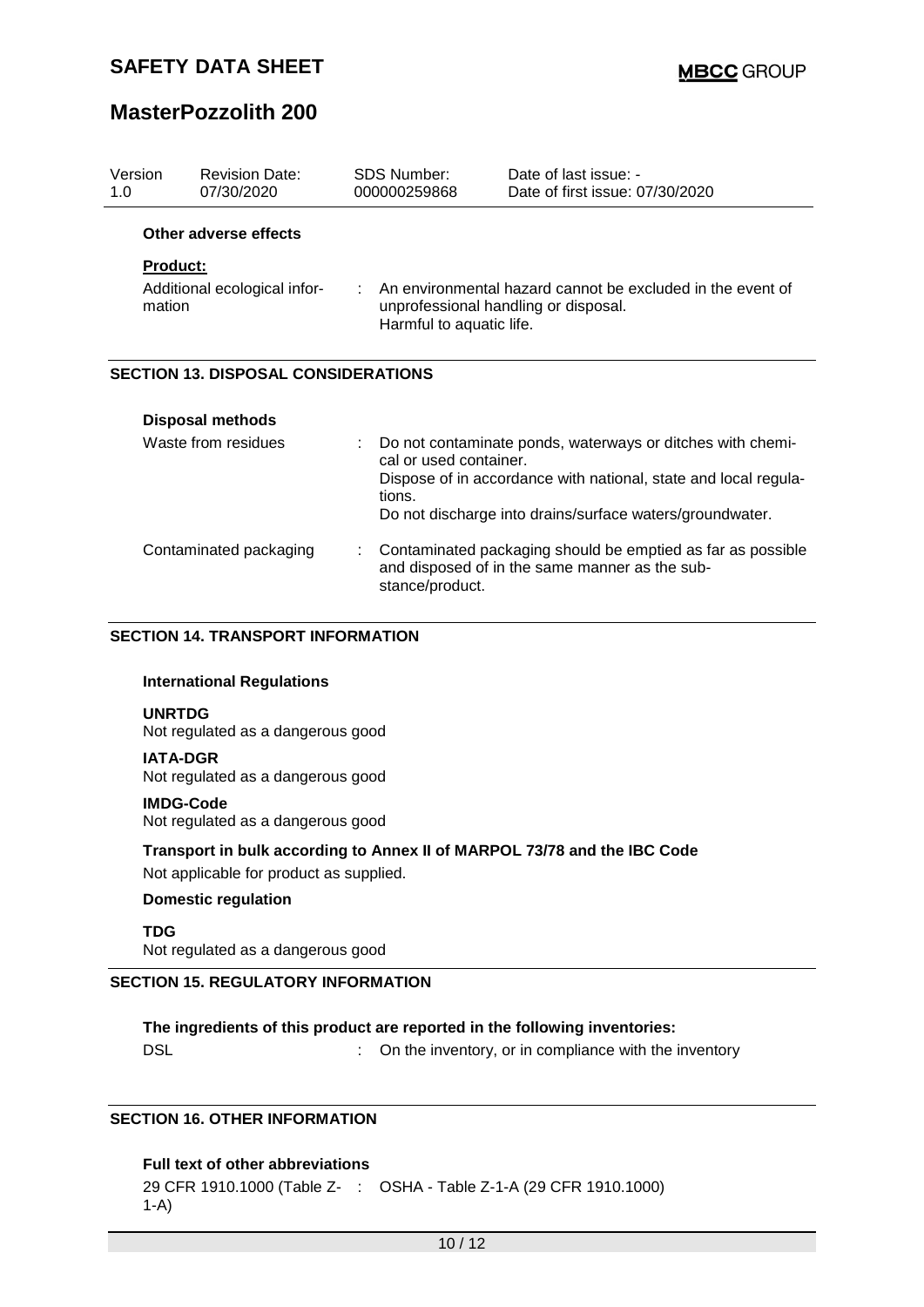### **MasterPozzolith 200**

| Version<br>1.0  | <b>Revision Date:</b><br>07/30/2020               |                              | <b>SDS Number:</b><br>000000259868                                                                                                                | Date of last issue: -<br>Date of first issue: 07/30/2020                                            |  |  |  |
|-----------------|---------------------------------------------------|------------------------------|---------------------------------------------------------------------------------------------------------------------------------------------------|-----------------------------------------------------------------------------------------------------|--|--|--|
|                 |                                                   |                              |                                                                                                                                                   |                                                                                                     |  |  |  |
| 1)              | 29 CFR 1910.1000 (Table Z- :                      |                              | 1910.1000                                                                                                                                         | OSHA - Table Z-1 (Limits for Air Contaminants) 29 CFR                                               |  |  |  |
| <b>ACGIH</b>    |                                                   |                              |                                                                                                                                                   | USA. ACGIH Threshold Limit Values (TLV)                                                             |  |  |  |
| <b>ACGIHTLV</b> |                                                   |                              | threshold limit values (US)                                                                                                                       | American Conference of Governmental Industrial Hygienists -                                         |  |  |  |
| CA AB OEL       |                                                   |                              | 2: OEL)                                                                                                                                           | Canada. Alberta, Occupational Health and Safety Code (table                                         |  |  |  |
| CA BC OEL       |                                                   |                              | Canada. British Columbia OEL                                                                                                                      |                                                                                                     |  |  |  |
| CA ON OEL       |                                                   |                              |                                                                                                                                                   | Ontario Table of Occupational Exposure Limits made under<br>the Occupational Health and Safety Act. |  |  |  |
| CA QC OEL       |                                                   |                              | Québec. Regulation respecting occupational health and safe-<br>ty, Schedule 1, Part 1: Permissible exposure values for air-<br>borne contaminants |                                                                                                     |  |  |  |
| <b>NIOSH</b>    |                                                   |                              |                                                                                                                                                   | NIOSH Pocket Guide to Chemical Hazards (US)                                                         |  |  |  |
| $1-A) / CLV$    | 29 CFR 1910.1000 (Table Z- : Ceiling Limit Value: |                              |                                                                                                                                                   |                                                                                                     |  |  |  |
|                 | 29 CFR 1910.1000 (Table Z-<br>1-A) / TWA value    | - 11                         | Time Weighted Average (TWA):                                                                                                                      |                                                                                                     |  |  |  |
| $1)$ / PEL      | 29 CFR 1910.1000 (Table Z- :                      |                              | Permissible exposure limit                                                                                                                        |                                                                                                     |  |  |  |
|                 | <b>ACGIH / TWA</b>                                |                              | 8-hour, time-weighted average                                                                                                                     |                                                                                                     |  |  |  |
|                 | ACGIH / C                                         |                              | Ceiling limit                                                                                                                                     |                                                                                                     |  |  |  |
|                 | <b>ACGIHTLV / CLV</b>                             |                              | Ceiling Limit Value:                                                                                                                              |                                                                                                     |  |  |  |
| tion            | <b>ACGIHTLV / Skin Designa-</b>                   | ÷                            | Skin Designation:                                                                                                                                 |                                                                                                     |  |  |  |
|                 | <b>ACGIHTLV / TWA value</b>                       |                              | Time Weighted Average (TWA):                                                                                                                      |                                                                                                     |  |  |  |
|                 | CA AB OEL / TWA                                   |                              | 8-hour Occupational exposure limit                                                                                                                |                                                                                                     |  |  |  |
|                 | CA AB OEL / (c)                                   |                              | ceiling occupational exposure limit                                                                                                               |                                                                                                     |  |  |  |
|                 | CA BC OEL / TWA                                   | 8-hour time weighted average |                                                                                                                                                   |                                                                                                     |  |  |  |
|                 | CA BC OEL / C                                     |                              | ceiling limit                                                                                                                                     |                                                                                                     |  |  |  |
|                 | CA ON OEL / TWA                                   |                              |                                                                                                                                                   | Time-Weighted Average Limit (TWA)                                                                   |  |  |  |
|                 | CA QC OEL / TWAEV                                 |                              |                                                                                                                                                   | Time-weighted average exposure value                                                                |  |  |  |
|                 | CA QC OEL / C                                     |                              | Ceiling                                                                                                                                           |                                                                                                     |  |  |  |
|                 | NIOSH / Ceil_Time                                 |                              |                                                                                                                                                   | Ceiling Limit Value and Time Period (if specified):                                                 |  |  |  |
|                 | NIOSH / REL value                                 |                              |                                                                                                                                                   | Recommended exposure limit (REL):                                                                   |  |  |  |

AICS - Australian Inventory of Chemical Substances; ANTT - National Agency for Transport by Land of Brazil; ASTM - American Society for the Testing of Materials; bw - Body weight; CMR - Carcinogen, Mutagen or Reproductive Toxicant; DIN - Standard of the German Institute for Standardisation; DSL - Domestic Substances List (Canada); ECx - Concentration associated with x% response; ELx - Loading rate associated with x% response; EmS - Emergency Schedule; ENCS - Existing and New Chemical Substances (Japan); ErCx - Concentration associated with x% growth rate response; ERG - Emergency Response Guide; GHS - Globally Harmonized System; GLP - Good Laboratory Practice; IARC - International Agency for Research on Cancer; IATA - International Air Transport Association; IBC - International Code for the Construction and Equipment of Ships carrying Dangerous Chemicals in Bulk; IC50 - Half maximal inhibitory concentration; ICAO - International Civil Aviation Organization; IECSC - Inventory of Existing Chemical Substances in China; IMDG - International Maritime Dangerous Goods; IMO - International Maritime Organization; ISHL - Industrial Safety and Health Law (Japan); ISO - International Organisation for Standardization; KECI - Korea Existing Chemicals Inventory; LC50 - Lethal Concentration to 50 % of a test population; LD50 - Lethal Dose to 50% of a test population (Median Lethal Dose); MARPOL - International Convention for the Prevention of Pollution from Ships; n.o.s. - Not Otherwise Specified; Nch - Chilean Norm; NO(A)EC - No Observed (Adverse) Effect Concentration; NO(A)EL - No Observed (Adverse) Effect Level; NOELR - No Observable Effect Loading Rate; NOM - Official Mexican Norm; NTP - National Toxicology Program; NZIoC - New